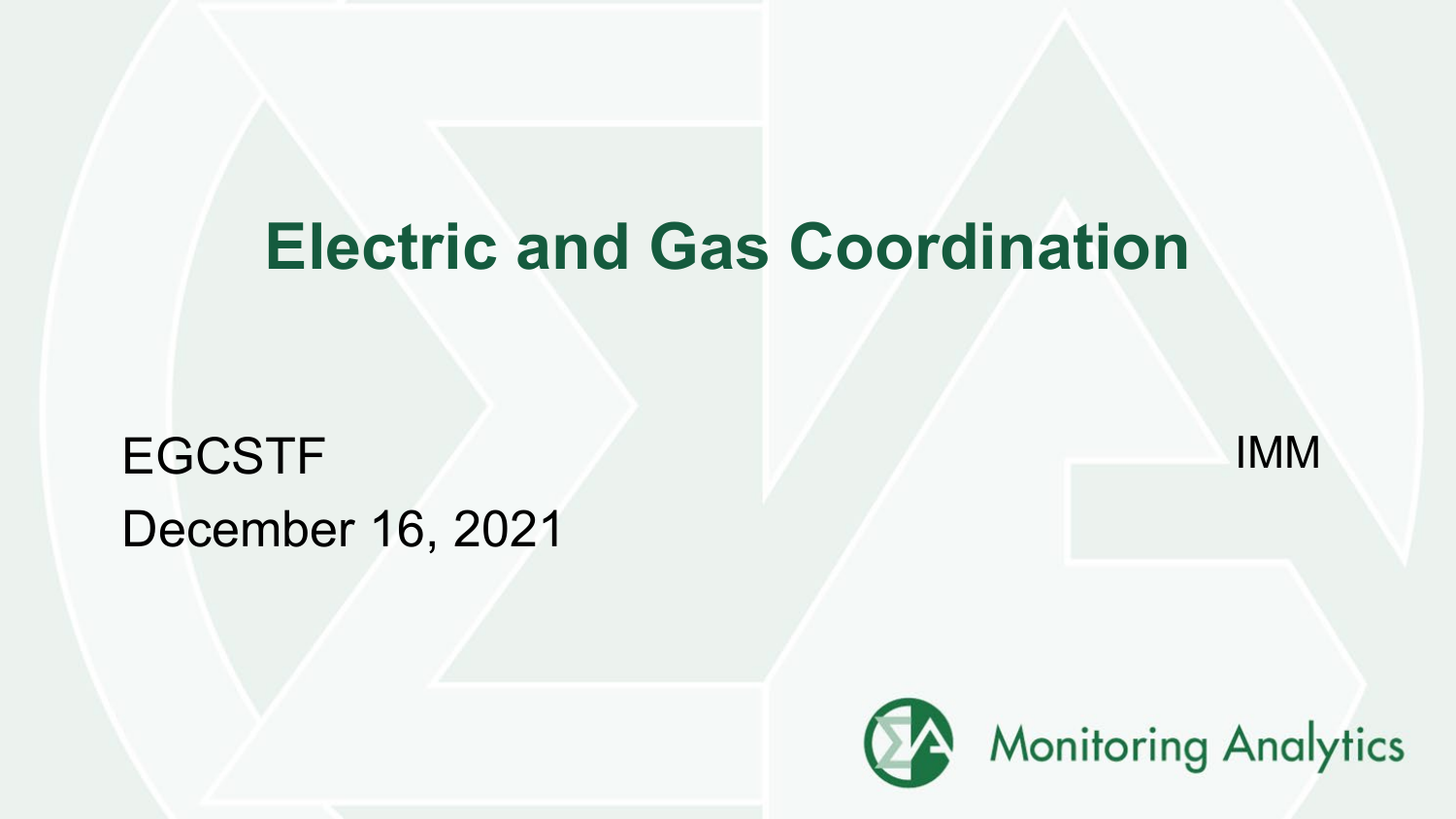## **Task Force**

- **The MMU supports improved coordination among pipelines, PJM and generators.**
- **The MMU supports modeling improvements that better reflect generators' actual operations (e.g. soak time, combined cycle modeling).**
- **The MMU does not support customer guaranteed payments during emergencies or at any time.**

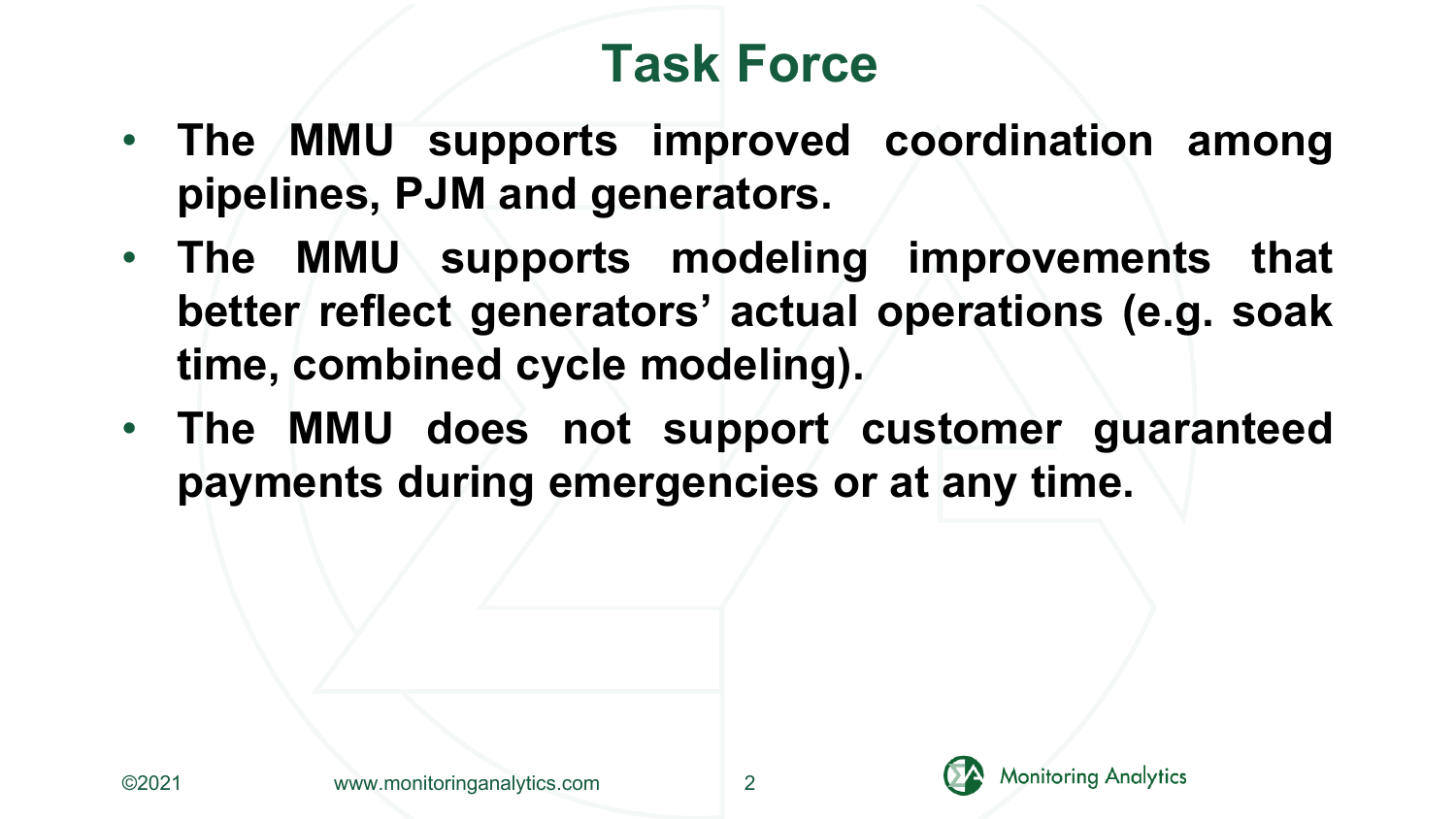## **Task Force**

- **The MMU does not support the transfer of pipeline or generator risk to customers.**
- **The assignment of gas availability and price risk to capacity resources should be clarified.**
- **The obligations of capacity resources to obtain gas supply and pipeline transportation with defined reliability characteristics should be clarified.**
- **PJM should have full information about the pipeline and gas supply arrangements and dual fuel supply arrangements of all generators.**

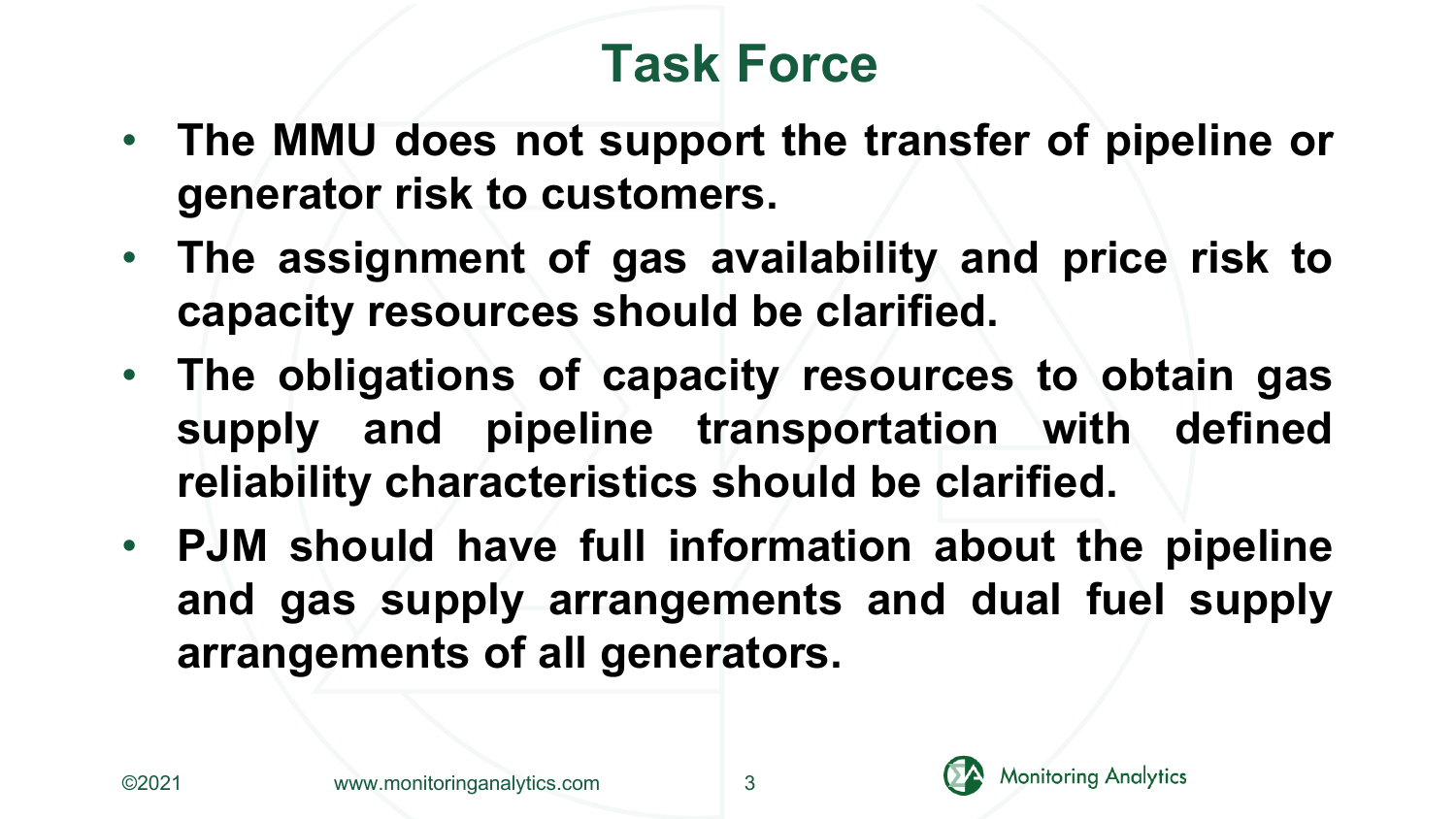## **Existing Market Design**

- **Generators offers can be based on price and cost.**
	- **Price offers are limited by the greater of cost or \$1,000/MWh.**
	- **Cost based offers that affect LMP are limited to \$2,000/MWh.**
- **Day ahead cost offers reflect the expected or actual cost of next day gas.**
- **Generators have the ability to update their cost offers in real time to reflect intraday gas prices.**
- **Offers can be submitted hourly to reflect the differences between gas days and power days.**

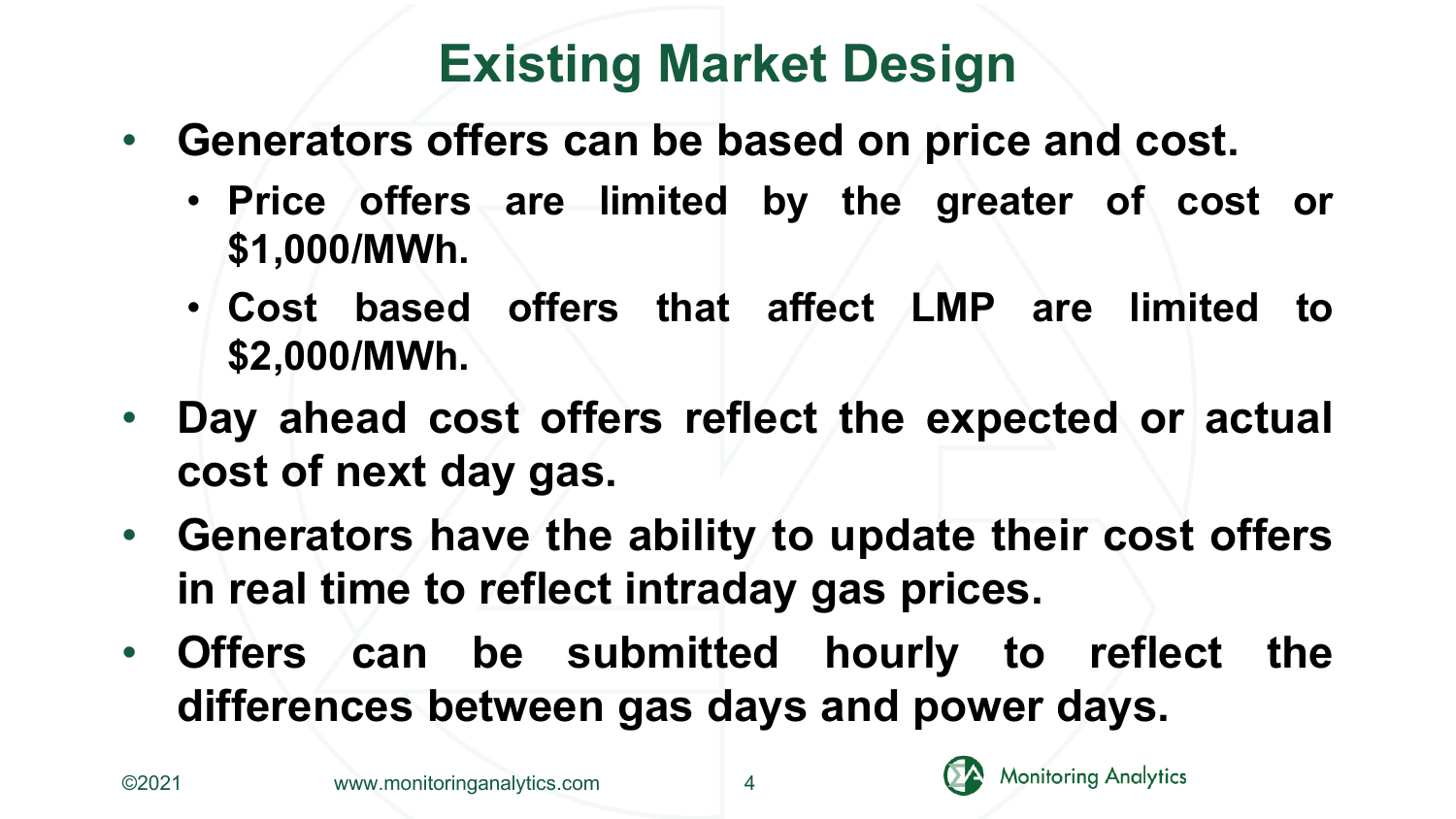## **Existing Market Design**

- **Generator offers also include operating parameters.**
- **Cost and price PLS offers have limits on their operating parameters.**
- **These limits are based on the operational capabilities of the generators.**
- **Under the existing rules, exceptions are allowed to reflect contractual constraints, such as pipeline ratable takes.**



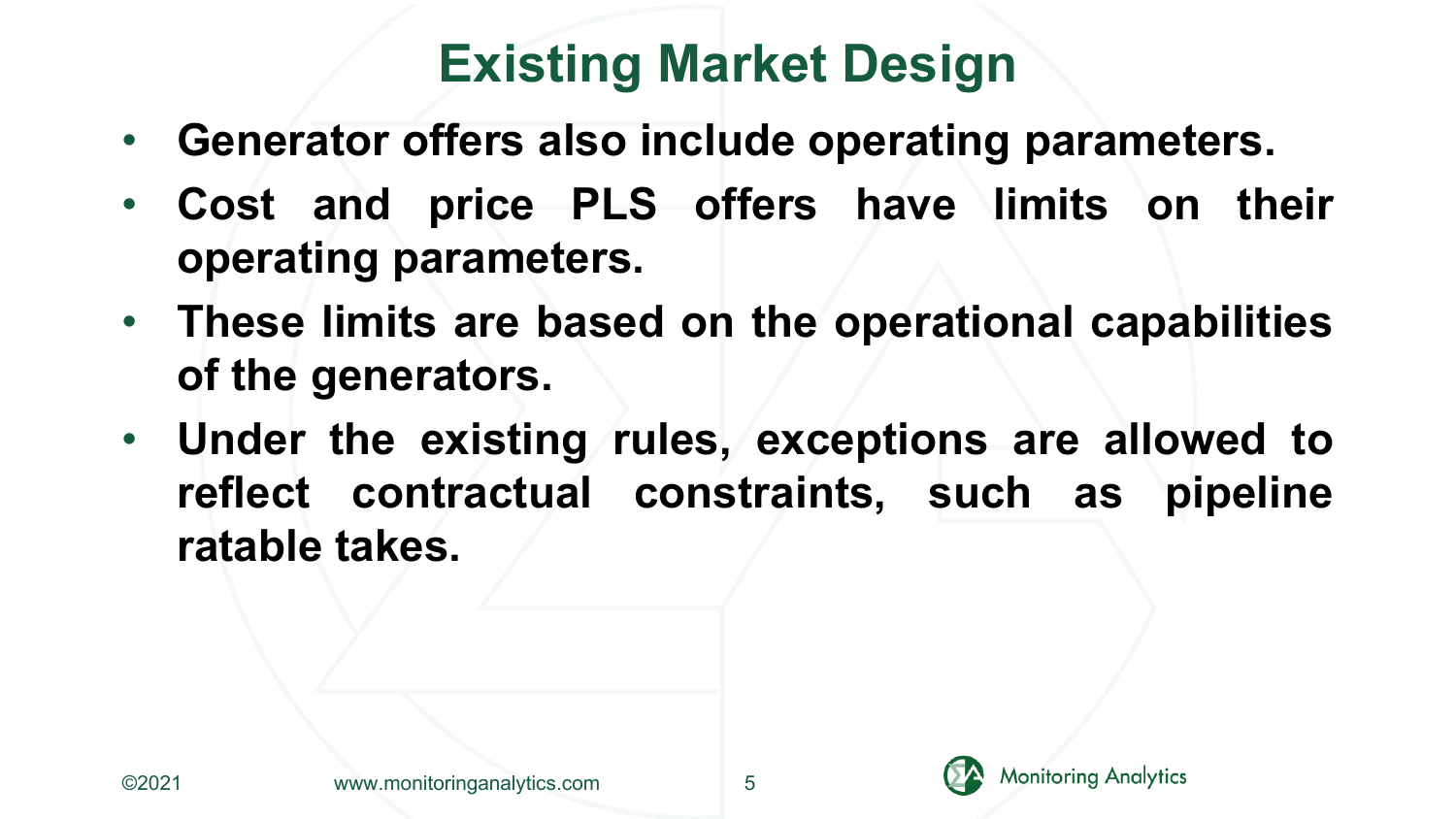#### **Issues**

- **Gas market issues include:**
	- **Pricing transparency**
	- **Weekend pricing**
	- **Market power**
- **Pipeline issues include:**
	- **Definitions of pipeline restrictions**
	- **Definitions of characteristics of pipeline service**
	- **Pipeline charges (e.g. balancing)**
	- **Ownership of pipeline capacity**
	- **Market power**

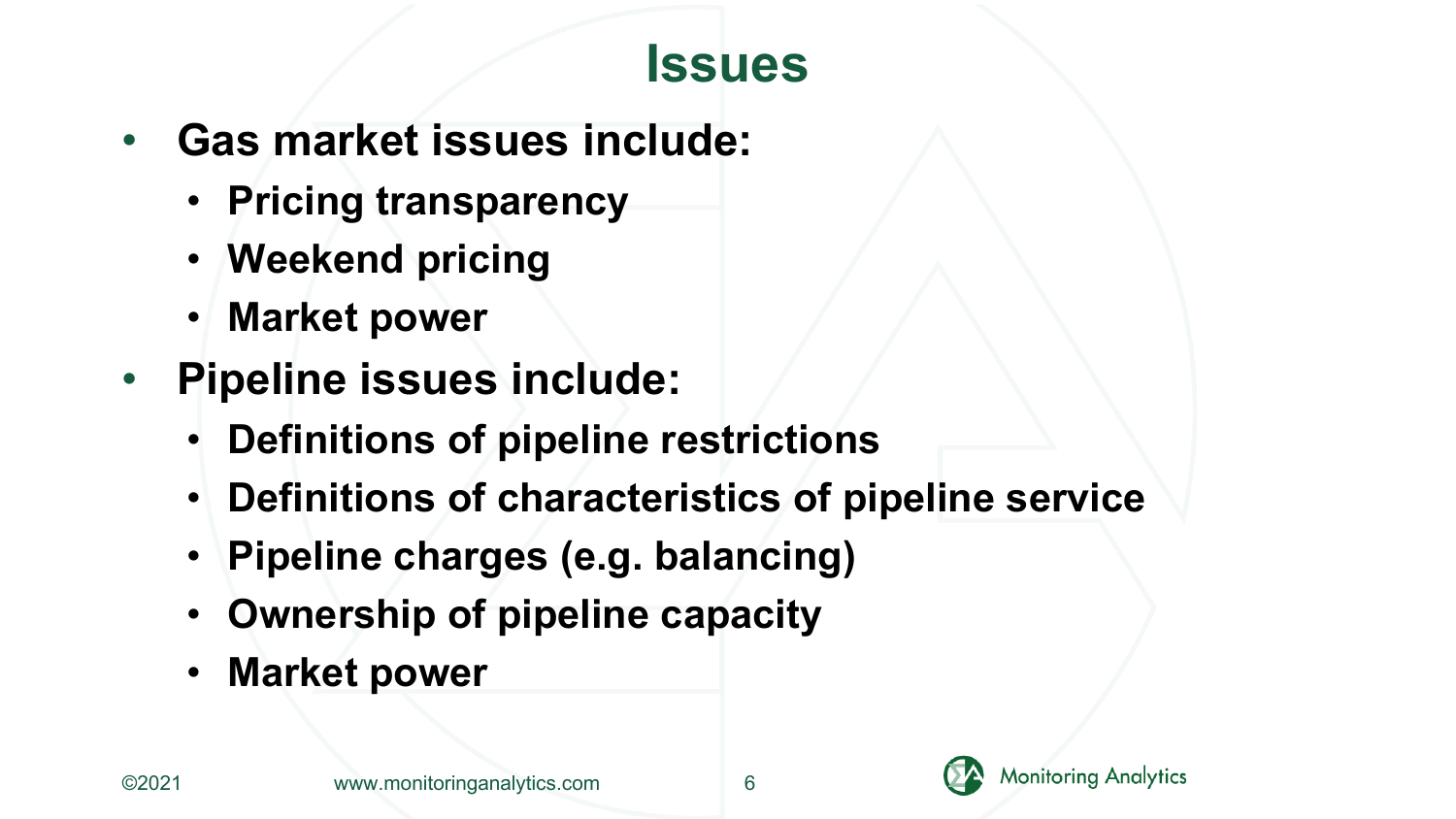#### **Issues**

- **PJM market issues include:**
	- **Gas pricing in day-ahead offers**
	- **Definition of fuel related unavailability/outages**
	- **Obligations of capacity resources**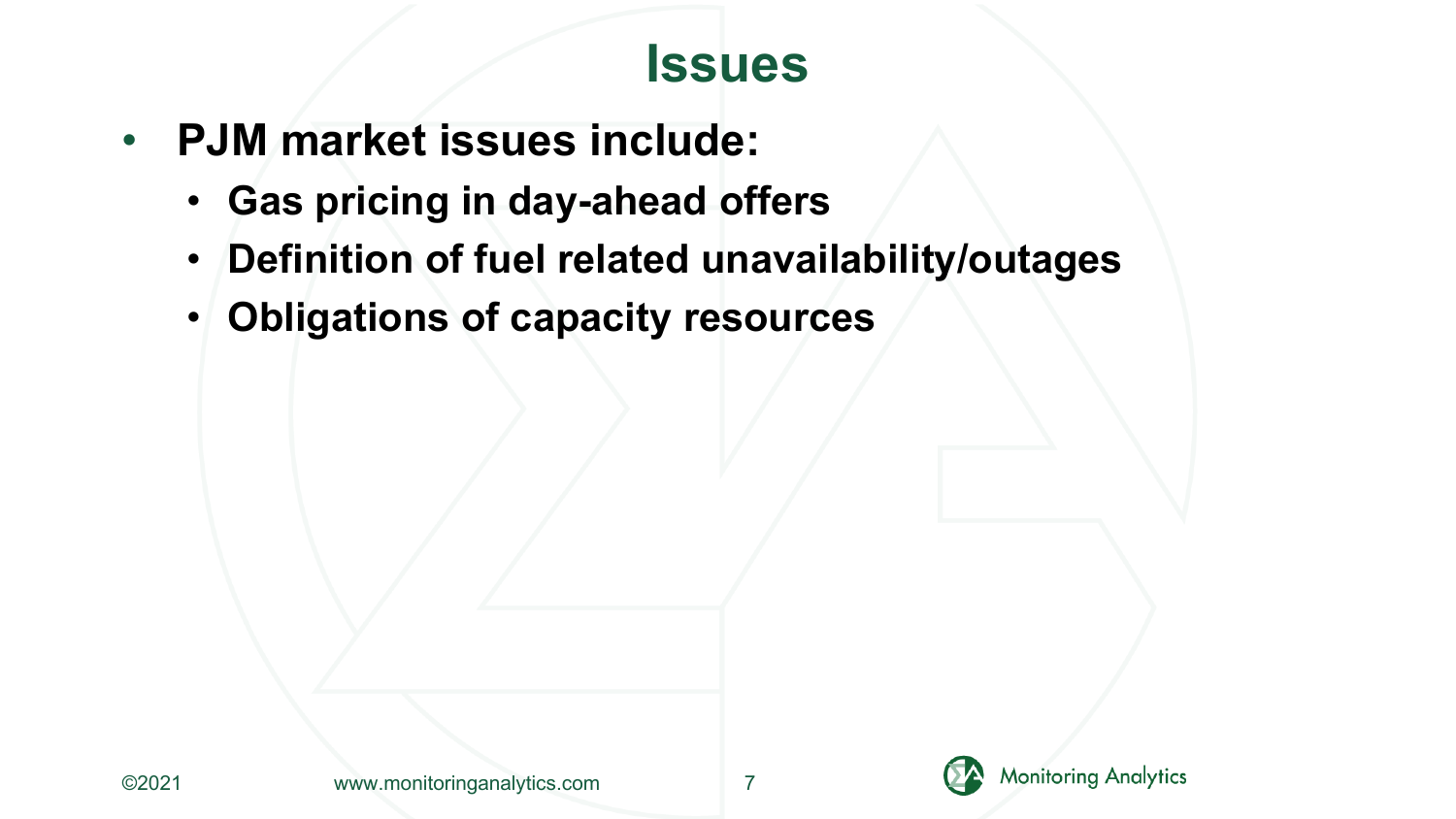## **Pricing Transparency**

- **Limited transparency in the natural gas spot market.**
- **More transactions based on indices vs fixed prices.**
- **Offers of gas generators in PJM are based primarily on estimates of gas costs.**
- **Estimates of gas costs are based primarily on fixed price transactions.**
- **Fewer fixed price transactions may mean less reliable estimates of gas costs.**
- **More generators rely on independent third party quotes.**



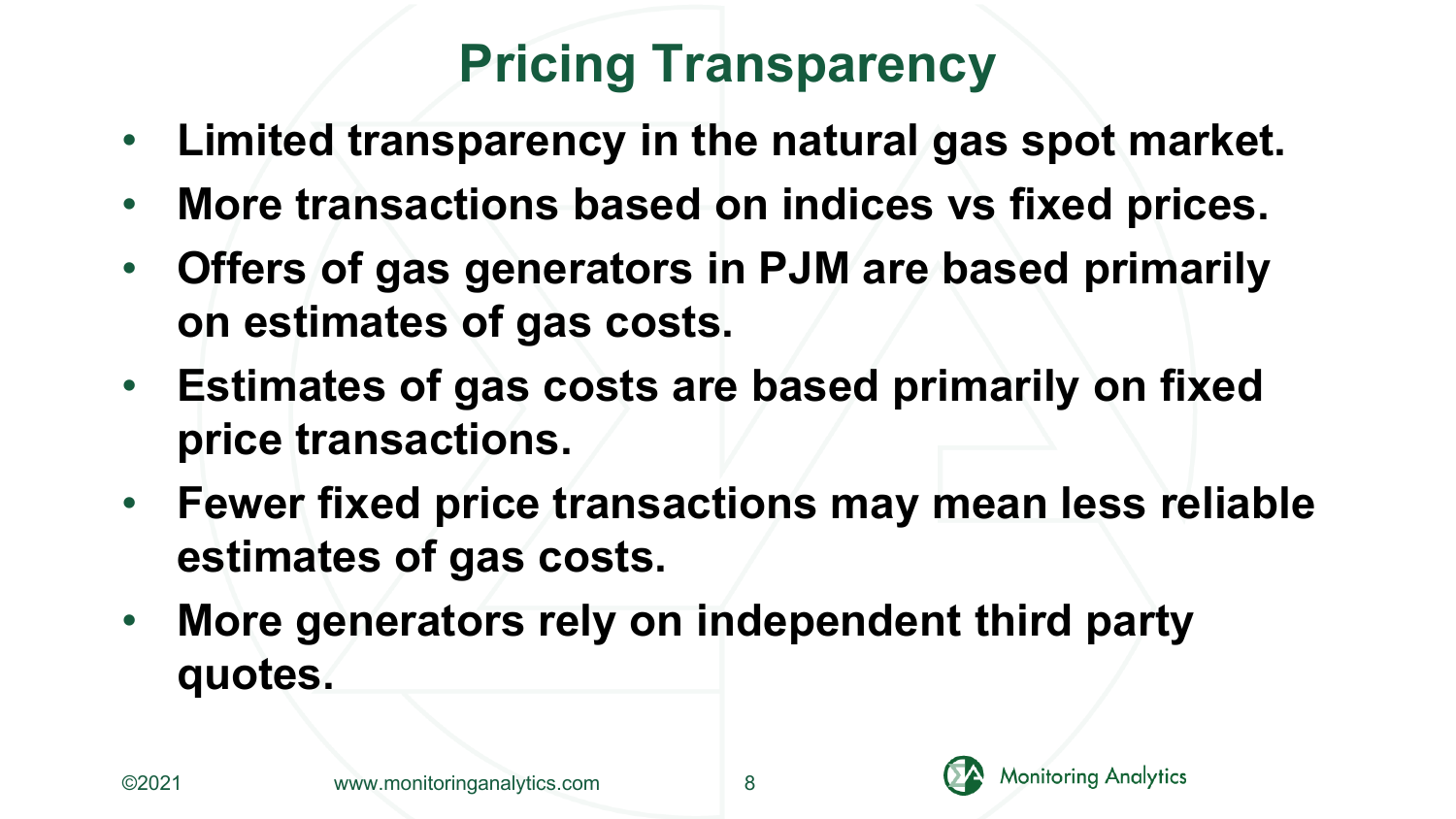#### **Pricing Transparency**

- **On critical days, the source of third party quotes is concentrated among a few suppliers.**
- **This creates the potential for the exercise of market power in gas supply.**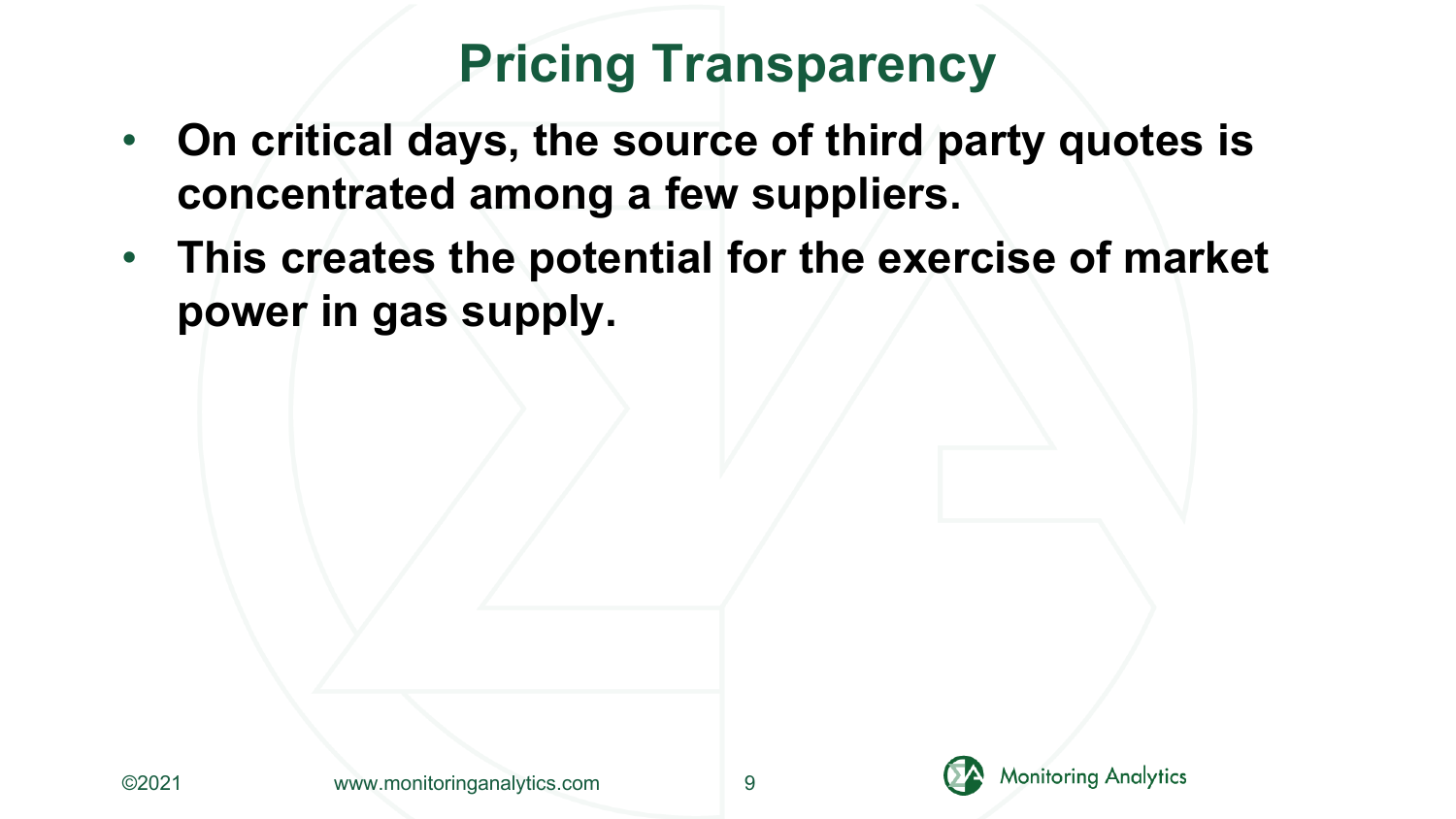#### **Definitions of Pipeline Restrictions**

- **Pipelines have different criteria for declaring conditions in which services are limited.**
- **On some days, these limitations are not consistent with the observed market prices.**

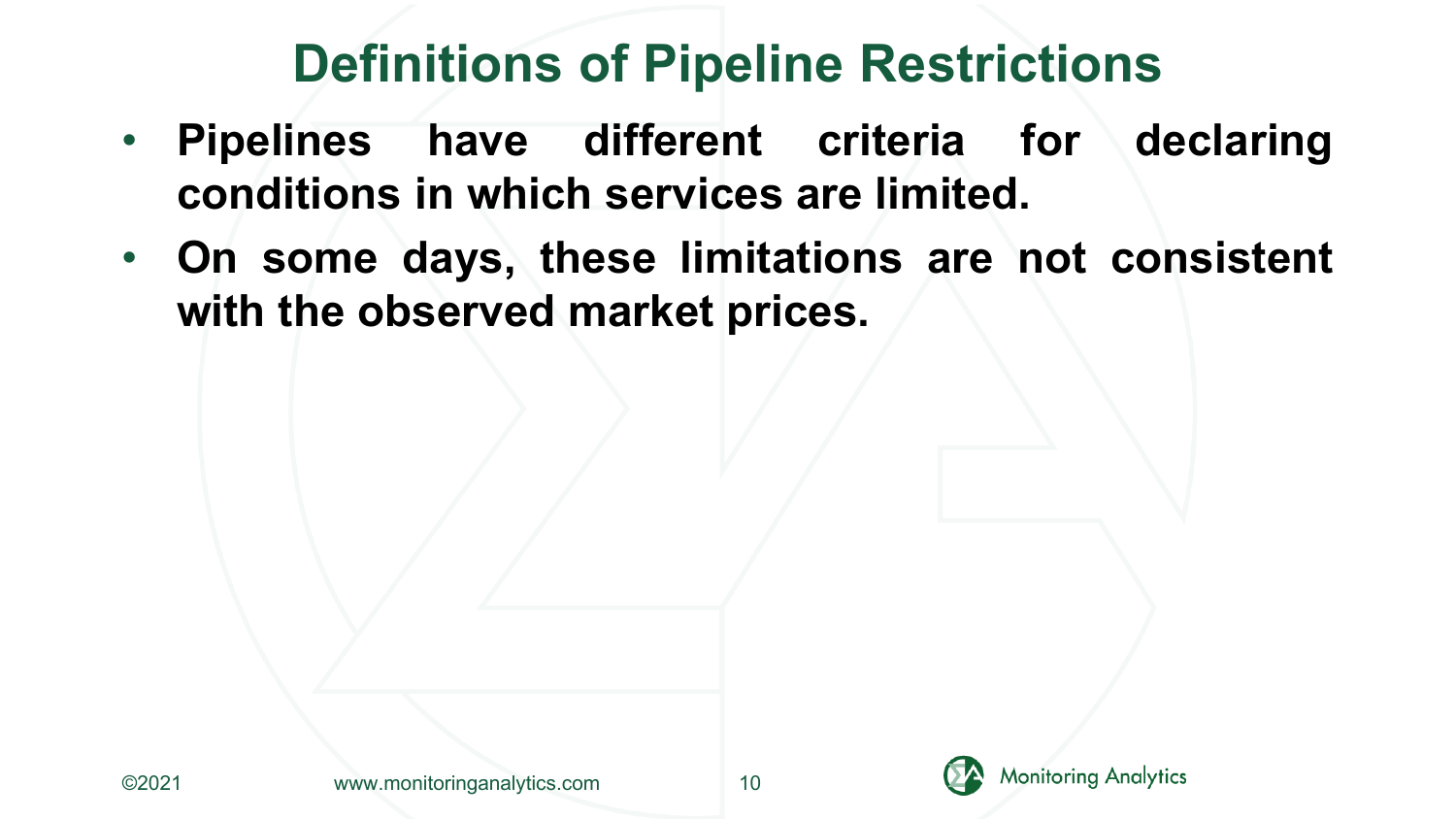### **Weekend Pricing**

- **On weekends, holidays and end of the month, the most common next day gas product is a package that includes multiple days.**
	- **For example, a Friday trade covers Sat/Sun/Mon.**
- **This price may not be reflective of market conditions, e.g. a cold Monday after a mild weekend.**
- **Little market activity that reflects the value of gas on the individual weekend days.**



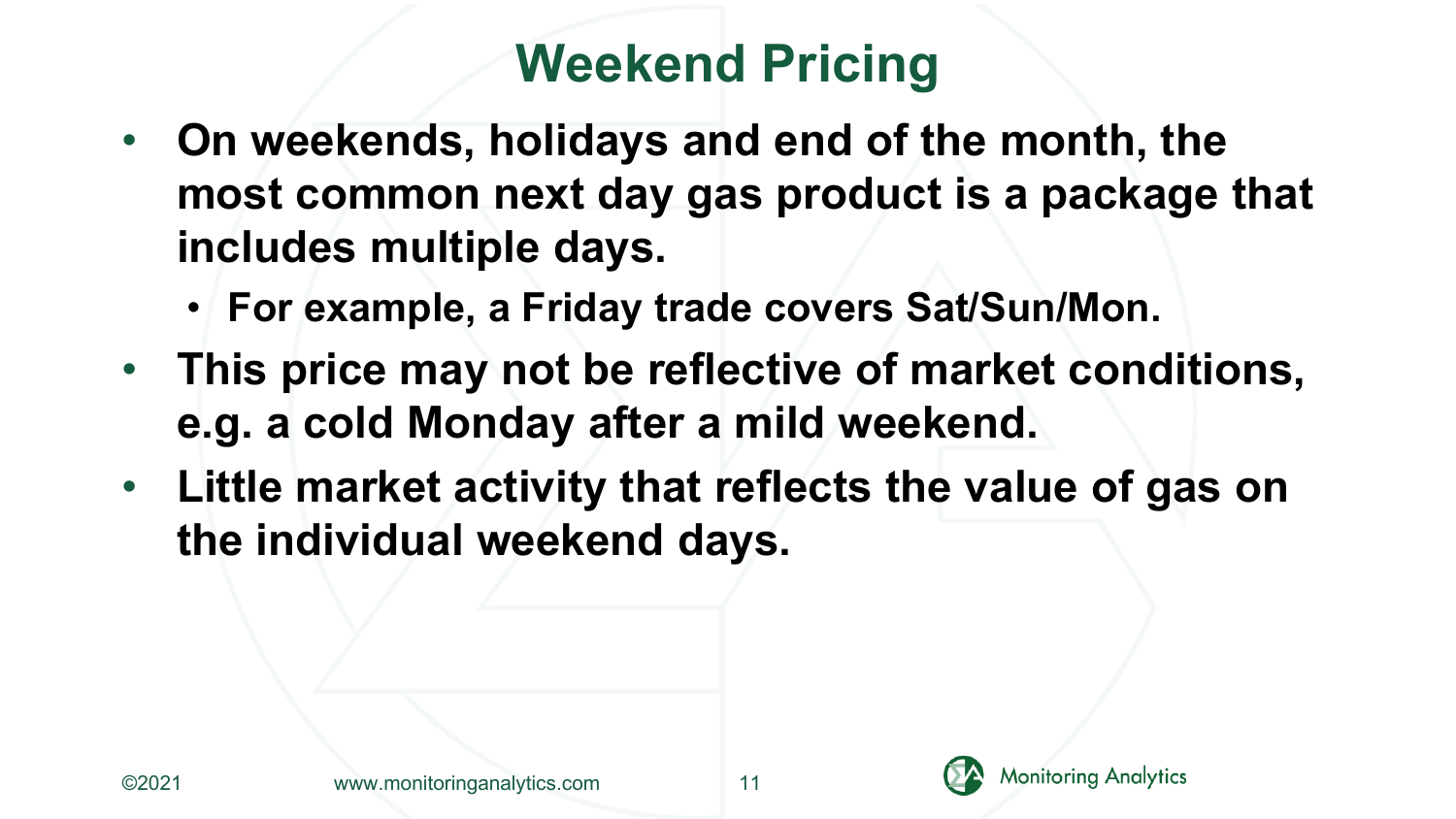## **Fuel Availability**

- **Gas fired units declare gas unavailability when:**
	- **Notified by pipeline/LDC/supplier.**
	- **Asked by PJM to run and not able to procure gas.**
- **Day-ahead offers frequently based on estimate of gas cost without purchase/option of gas supply.**
- **There is an incentive to overstate fuel cost in the dayahead offer.**
	- **Reduce the probability of a PJM commitment**
	- **Reduce need to declare a forced outage**



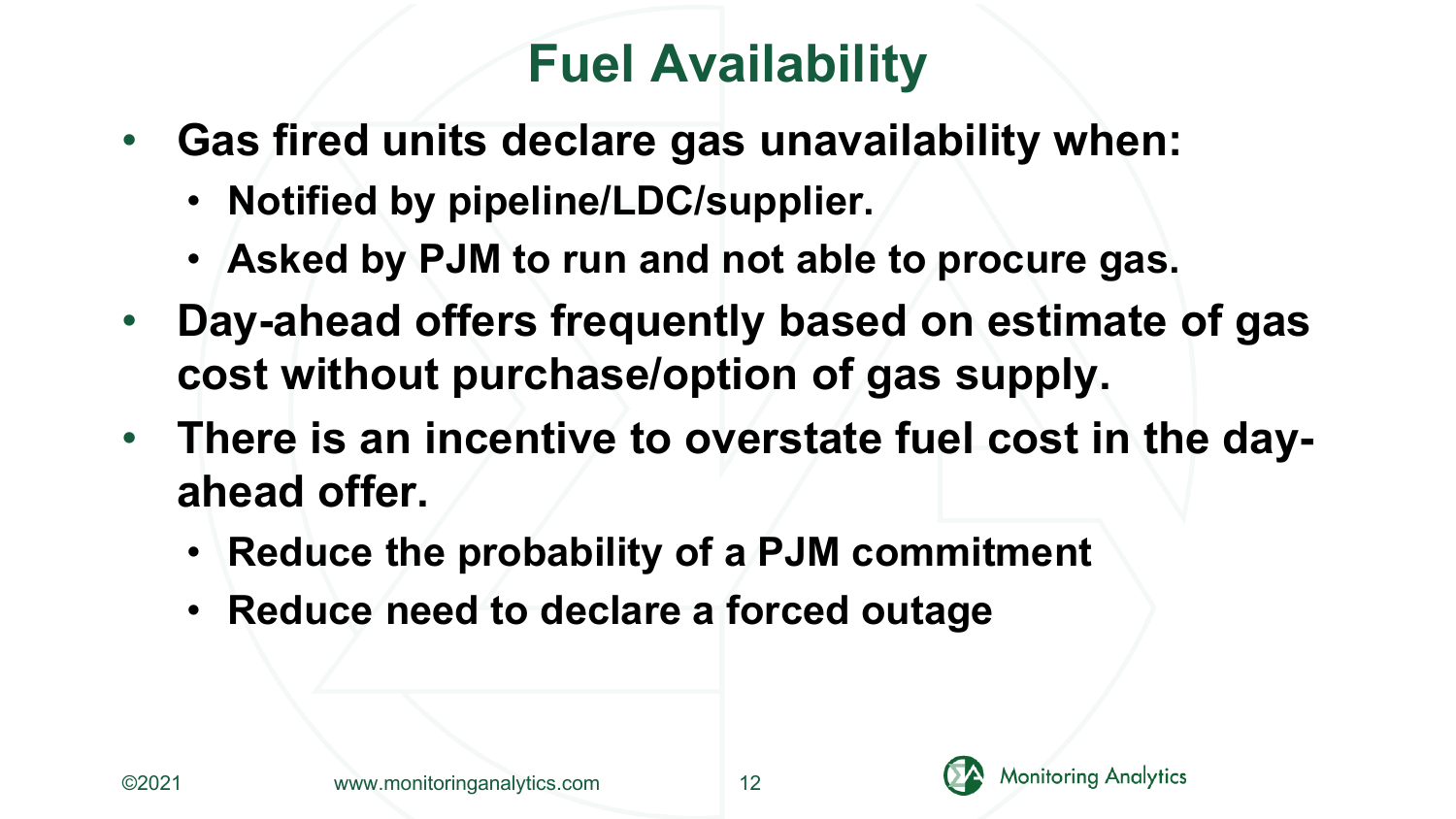# **Summary**

- **Significant gas related issues cannot be addressed by PJM market design: natural gas market; pipelines.**
	- **Stakeholder recommendations to FERC are important.**
	- **Market power in the gas market should be addressed.**
- **Increased gas generation has increased significance of gas/electric issues.**
- **Definition of capacity resource obligations need to be clarified.**
	- **Assignment of risk clarified.**
	- **Clear guidelines needed declaring gas fired units unavailable due to lack of fuel.**